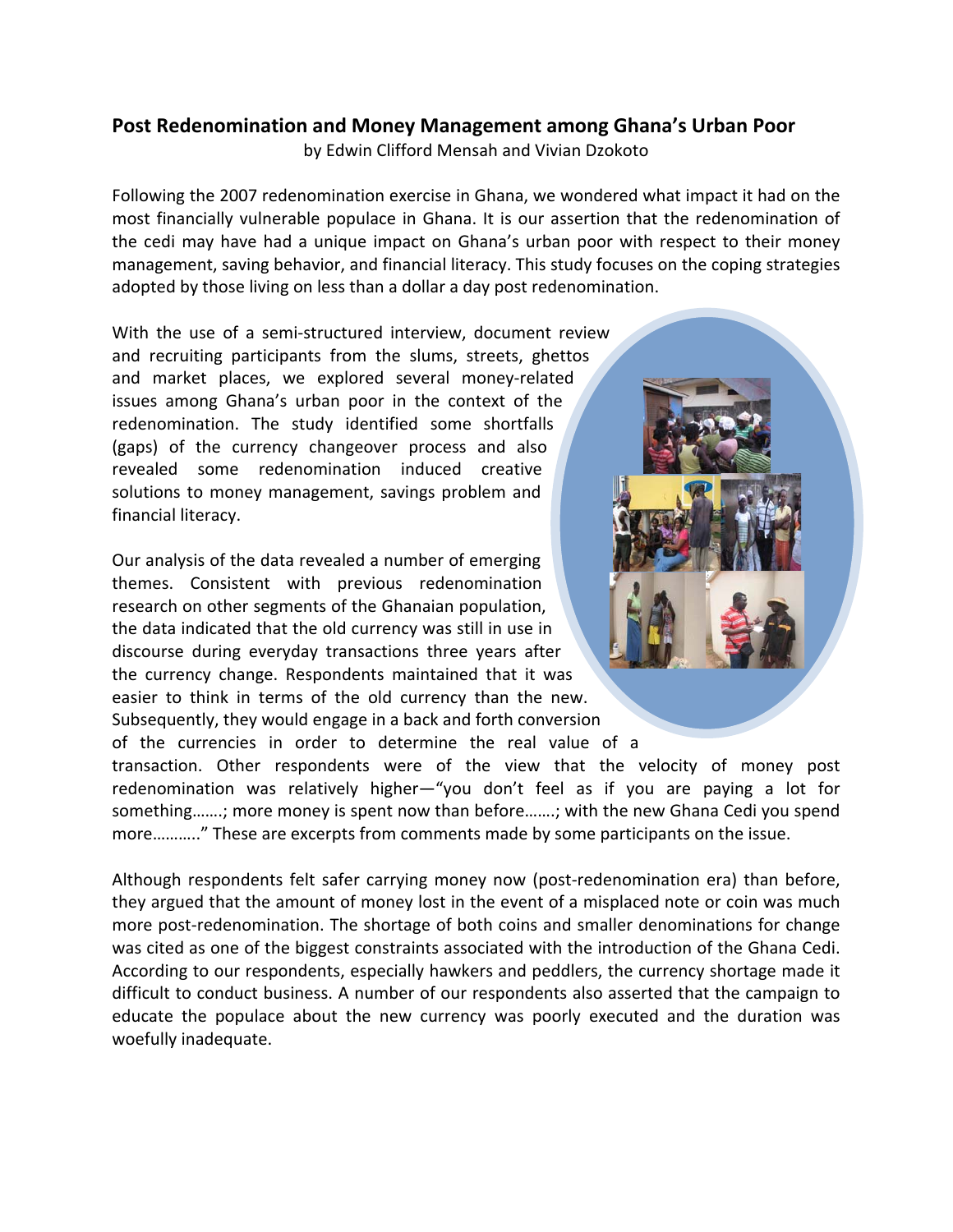The identified lapses (gaps) include the following:

- a. **Access Gap**: The inability of the poor to access the formal banking sector and hence resorting to varying forms of rotational savings and credit associations in the informal sector for lending, borrowing and saving money (e.g. Susu). This unorthodox means of storing wealth stems from the perceived steep requirements of banks for an account. It was a common complaint that the requirements for bank ID cards and initial deposit were too steep. Other cited reasons included insufficient earnings, the intimidating atmosphere at the banks and the need to be literate to complete banking procedures. Overall, dealing with the bank was considered to be daunting, tedious and time consuming.
- b. **Coin Acceptability Gap:** The Ghanaian anti‐coin culture is still pervasive even among its poor. Respondents took issue with the coins in the new currency especially, the one pesewa coin. Our study showed a lack of homogeneity in transacting with the one pesewa coin—it did not enjoy equal acceptability with the other coins. It was considered too small in size and easily corroded tarnishing its appearance. But for a few upscale shops who did accept the coin, most vendors and surprisingly street beggars rejected

the coin. Beggars reported being very apprehensive about accepting it when begging for alms. It had become the norm to pick any other coin on the ground but the one pesewa due to its unattractive features and perceived worthlessness.

c. **Savings and Storage Gap:** Although most respondents considered savings important, they reported saving notes and spending coins. While many reported saving using non‐ formal bankers (Susu dealers), others devised creative storage solutions such as the use of cloth, every day containers (empty cans and plastic containers etc.) for temporary storage of coins.



**8008** 

**SOCT** 

d. **Knowledge Gap**: We observed a knowledge gap between our research target population and the "rest of the country" which manifested itself in several ways. Some thought that the one pesewa coin was out of circulation and no longer legal tender; others grossly over‐estimated the minimum balance required to set‐up a savings account; yet another group attributed the rationale for the redenomination to political rather than economic reasons. Overall, the poor population had very little or no information about bank location, requirements and the essence of the redenomination.

An interesting, yet, thought provoking redenomination induced creative solution is the "*Nairalization*" of the Ghana Cedi among the Islamic poor. A phenomenon where one changes Ghana Cedi to Naira in order to increase its nominal value so that it could be used in gifting (showering the bride at an Islamic wedding). Unfortunately, post redenomination, a unique and unintended consequence has imposed a constraint on the Muslim poor who no longer can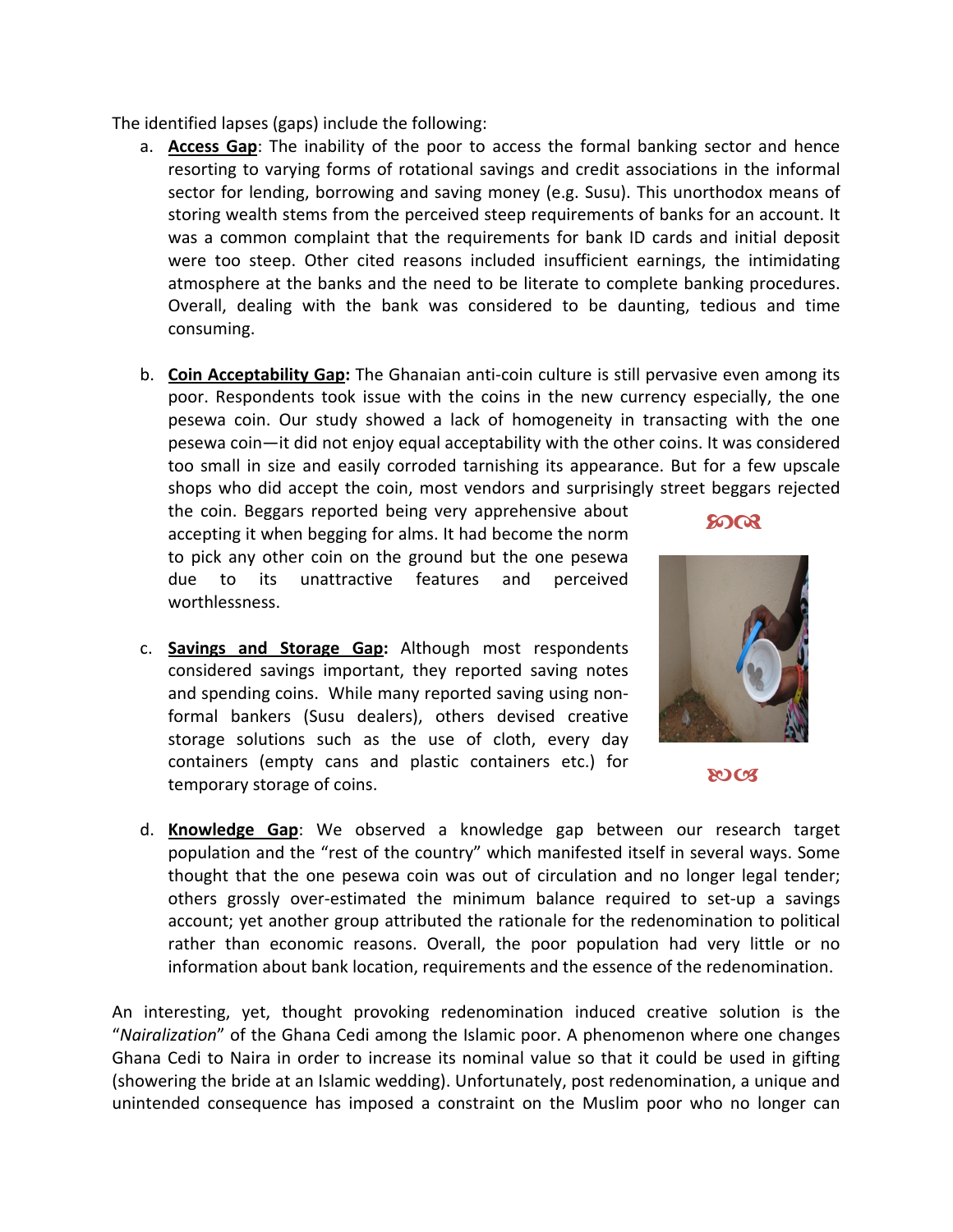throw their 100, 500, 1000, 5000 or even 10,000 Cedi notes at the bride since the first four denominations are now coins and the later is only worth 1Ghana cedi. Subsequently, to avoid pelting the bride with coins (for obvious reasons), the Ghana Cedi is thus changed into its equivalent in Naira and used during such occasions. The long run impact of the Ghana cedi "*Nairalization"* on macroeconomic stability leaves much to be desired.

## **Learning and Adapting to the New Currency**

While a number of our participants attributed their awareness of the new currency to media promotions (e.g. radio, TV ads) and other redenomination related supporting materials (e.g. pictures and charts of notes) circulated among the public by the government, a section of the populace, especially the visually impaired (some of which were street beggars) had a very unique experience. In the case of the blind, deciphering one denomination from another is basically achieved by a tactile means of identification. The embedded picture presents a disabled beggar explaining to the researcher how she tactilely identifies one coin from another using its features. They reported being able to tell the difference between Ghana Cedi notes by size although sometimes confounding. In such instances, they relied on trusted friends and family members for help. We gathered that beggars generally separated the one pesewa coins from the rest of their earnings and discarded them at the end of the day upon tactile identification. The remaining coins were spent on sachet water, food or transportation. The Ghana Cedi notes were saved to support family needs.

As discussed earlier, the transition from the use of a large number of physical notes to the use of large denomination paper notes and small denomination flat, rounded discs (coins) did inspire some behavioral adaptation. With respect to storage, some kept their coins in polythene bags (which used to be a common choice for storage of the notes of the old currency) or tied them into the corner of a cover cloth (a traditional way of keeping money on a person) while others used everyday containers (empty margarine tins, bottles, biscuit tins) as coin holders.

## **On the Issue of Coins**

By and large, coins were considered to be a burden and a bane of the redenomination. A common complaint was that the coins had undesirable physical characteristics (tarnished easily) and were heavy too. Others complained that coins were much more likely to be lost because "if they fall out of your pocket, you will not notice….." Referring to its small size, it was argued that it could easily be swallowed by children and hence posed a potential health risk. Some recommended changing the coins into paper notes since "if you want change, you don't get……there is always a shortage of coins needed for change anyway." Other problems stated